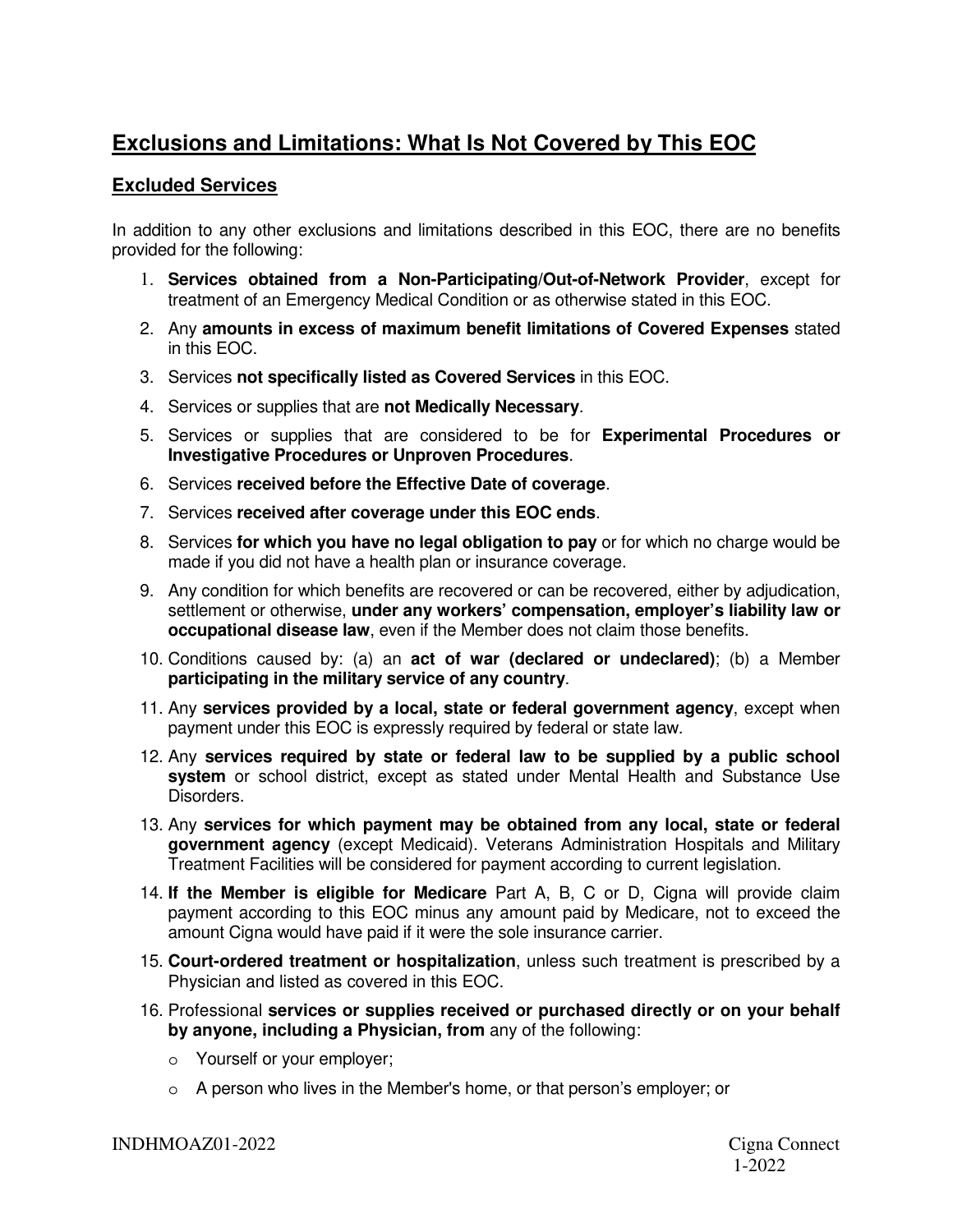- $\circ$  A facility or health care professional that provides remuneration to you, directly or indirectly, or to an organization from which you receive, directly or indirectly, remuneration.
- 17. Services of a Hospital emergency room **for any condition that is not an Emergency Medical Condition** as defined in this EOC.
- 18. **Custodial Care, including but not limited to rest cures; infant, child or adult day care, including geriatric day care**.
- 19. **Private duty nursing** is available only in an inpatient setting when skilled nursing is not available from the facility.
- 20. Inpatient room and board **Charges in connection with a Hospital stay primarily for environmental change or physical therapy.**
- 21. Services received during **an inpatient stay when the stay is primarily related to**  behavioral, social maladjustment, lack of discipline or other antisocial actions which are not specifically the result of a Mental Health Disorder.
- 22. **Complementary and alternative medicine services, including but not limited to**: massage therapy; animal therapy, including but not limited to equine therapy or canine therapy; art therapy; meditation; visualization; acupuncture; acupressure; acupuncture point injection therapy; reflexology; rolfing; light therapy; aromatherapy; music or sound therapy; dance therapy; sleep therapy; hypnosis; energy-balancing; breathing exercises; movement and/or exercise therapy including but not limited to yoga, pilates, tai-chi, walking, hiking, swimming, golf; and any other alternative treatment as defined by the National Center for Complementary and Alternative Medicine (NCCAM) of the National Institutes of Health. Services specifically listed as covered under "Rehabilitative Therapy" and "Habilitative Therapy" are not subject to this exclusion.
- 23. Any services or supplies **provided by or at a place for the aged, a nursing home, or any facility** a significant portion of the activities of which include rest, recreation, leisure, or any other services that are not Covered Services.
- 24. **Assistance in activities of daily living**, including but not limited to: bathing, eating, dressing, or other Custodial Care, self-care activities or homemaker services, and services primarily for rest, domiciliary or convalescent care.
- 25. **Services performed by unlicensed practitioners** or services which do not require licensure to perform, for example meditation, breathing exercises, guided visualization.
- 26. Inpatient room and board **Charges in connection with a Hospital stay primarily for diagnostic tests** which could have been performed safely on an outpatient basis.
- 27. **Services which are self-directed** to a free-standing or Hospital-based diagnostic facility.
- 28. Services **ordered by a Physician or other Provider who is an employee or representative of a free-standing or Hospital-based diagnostic facility**, when that Physician or other Provider:
	- $\circ$  Has not been actively involved in your medical care prior to ordering the service, or
	- o Is not actively involved in your medical care after the service is received.

This exclusion does not apply to mammography.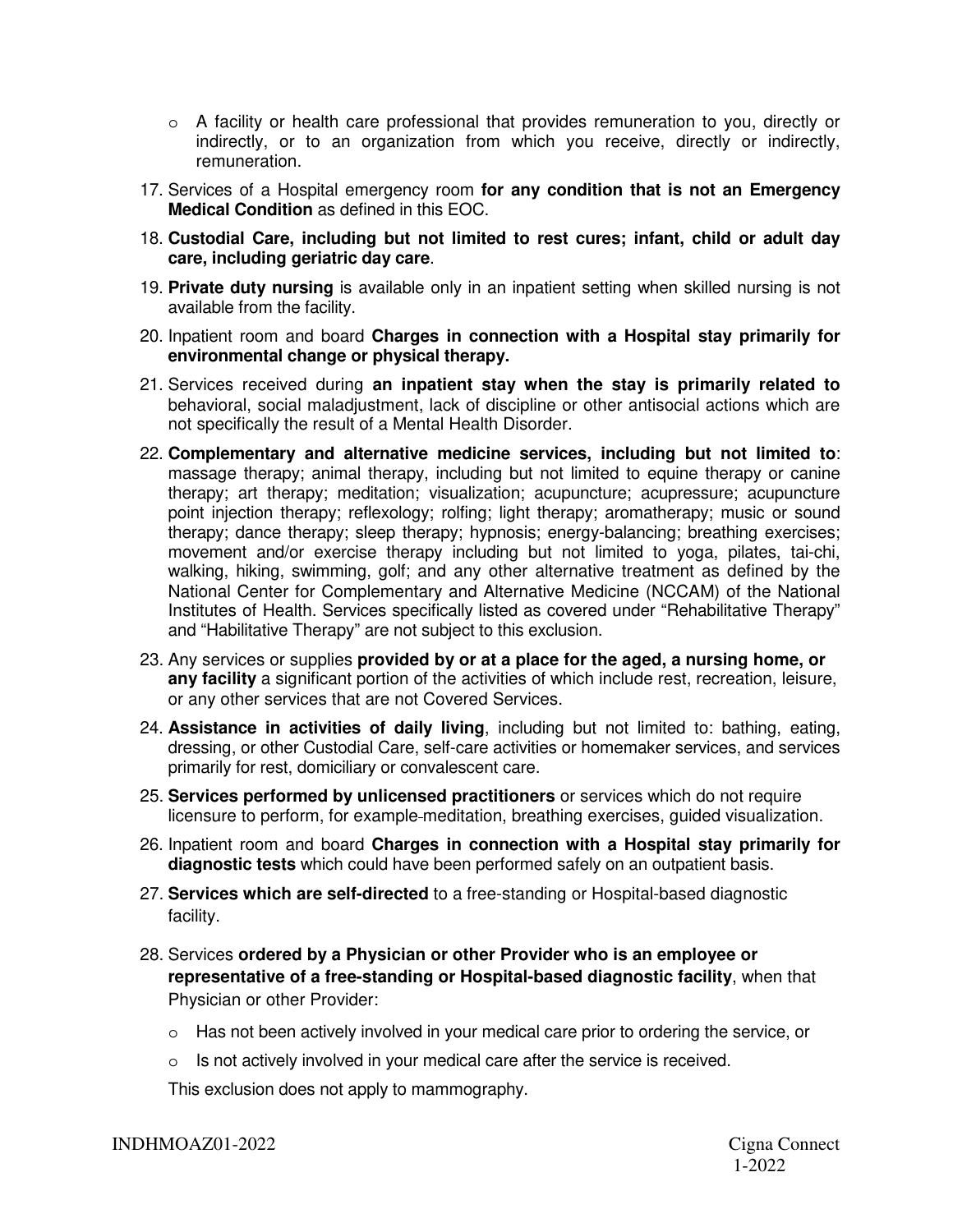- 29. **Dental services**, dentures, bridges, crowns, caps or other Dental Prostheses, extraction of teeth or treatment to the teeth or gums, except as specifically provided in this EOC.
- 30. **Orthodontic Services**, braces and other orthodontic appliances including orthodontic services for Temporomandibular Joint Dysfunction.
- 31. **Dental Implants**: Dental materials implanted into or on bone or soft tissue or any associated procedure as part of the implantation or removal of dental implants.
- 32. **Any services covered under both this medical plan and an accompanying exchange-**certified pediatric dental plan, and reimbursed under the dental plan, will not be reimbursed under this plan.
- 33. **Routine hearing tests** except as provided under Preventive Care.
- 34. **Genetic screening** or pre-implantations genetic screening: general population-based genetic screening is a testing method performed in the absence of any symptoms or any significant, proven risk factors for genetically linked inheritable disease.
- 35. **Gene Therapy** including, but not limited to, the cost of the Gene Therapy product, and any medical, surgical, professional and facility services directly related to the administration of the Gene Therapy product.
- 36. **Optometric services**, eye exercises including orthoptics, eyeglasses, contact lenses, routine eye exams, and routine eye refractions, except as specifically stated in this EOC under Pediatric Vision.
- 37. An **eye surgery solely for the purpose of correcting refractive defects** of the eye, such as near-sightedness (myopia), astigmatism and/or farsightedness (presbyopia).
- 38. **Cosmetic surgery, therapy** or other services for beautification, to improve or alter appearance or self-esteem or to treat psychological or psychosocial complaints regarding one's appearance. This exclusion does not apply to Reconstructive Surgery to restore a bodily function or to correct a deformity caused by Injury or congenital defect of a Newborn child, or for Medically Necessary Reconstructive Surgery performed to restore symmetry incident to a mastectomy or lumpectomy.
- 39. **Aids or devices that assist with nonverbal communication**, including but not limited to communication boards, prerecorded speech devices, laptop computers, desktop computers, Personal Digital Assistants (PDAs), Braille typewriters, visual alert systems for the deaf and memory books except as specifically stated in this EOC.
- 40. **Non-Medical counseling or ancillary services**, including but not limited to: education, training, vocational rehabilitation, behavioral training, biofeedback, neurofeedback, employment counseling, back school, return to work services, work hardening programs, driving safety, and services, training, educational therapy or other non-medical ancillary services for learning disabilities and developmental delays, **except** as otherwise stated in this EOC.
- 41. **Services and procedures for** redundant skin surgery including abdominoplasty/panniculectomy, removal of skin tags, craniosacral/cranial therapy, applied kinesiology, prolotherapy and extracorporeal shock wave lithotripsy (ESWL) for musculoskeletal and orthopedic conditions, macromastia or gynecomastia; varicose veins; rhinoplasty, blepharoplasty and; orthognathic surgeries **regardless of clinical indications.**

INDHMOAZ01-2022 Cigna Connect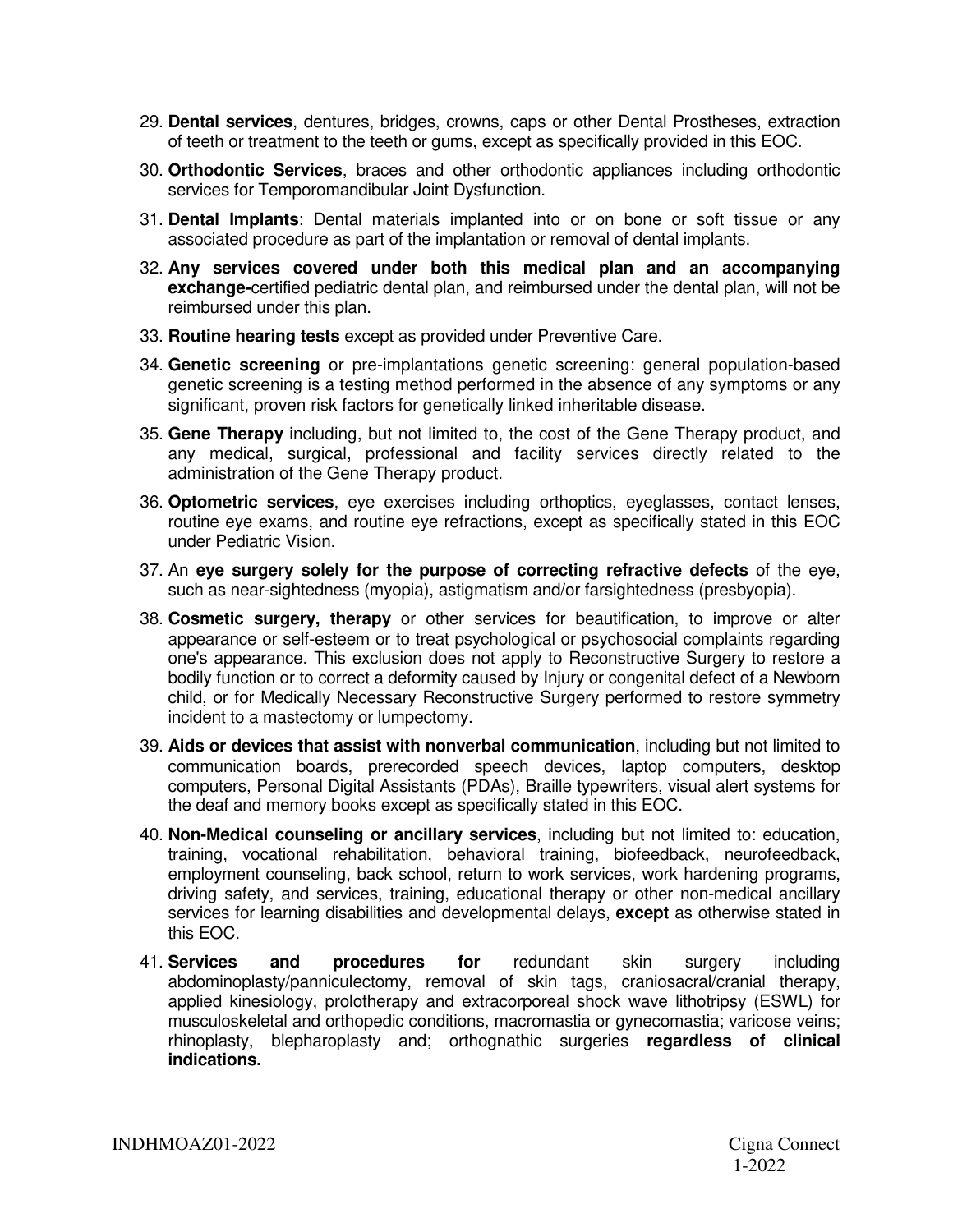- 42. Procedures, surgery or treatments to **change characteristics of the body** to those of the opposite sex unless such services are deemed Medically Necessary or otherwise meet applicable coverage requirements.
- 43. Any treatment, prescription drug, service or supply **to treat sexual dysfunction**, enhance sexual performance or increase sexual desire.
- 44. All services related to **the evaluation or treatment of fertility and/or Infertility**, including, but not limited to, all tests, consultations, examinations, medications, invasive, medical, laboratory or surgical procedures including sterilization reversals and In vitro fertilization, gamete intrafallopian transfer (GIFT), zygote intrafallopian transfer (ZIFT), except as specifically stated in this EOC.
- 45. **Cryopreservation** of sperm or eggs, or storage of sperm for artificial insemination (including donor fees).
- 46. Fees associated with the **collection or donation of blood or blood products**, except for autologous donation in anticipation of scheduled services where in the utilization review Physician's opinion the likelihood of excess blood loss is such that transfusion is an expected adjunct to surgery.
- 47. Blood administration **for the purpose of general improvement in physical condition.**
- 48. **Orthopedic shoes** (except when joined to Braces), shoe inserts, foot orthotic devices.
- 49. **External and internal power enhancements** or power controls for prosthetic limbs and terminal devices.
- 50. **Myoelectric prostheses** peripheral nerve stimulators.
- 51. **Electronic prosthetic limbs or appliances** unless Medically Necessary, when a lesscostly alternative is not sufficient.
- 52. **Prefabricated foot Orthoses**.
- 53. **Cranial banding/cranial orthoses/other similar devices**, except when used postoperatively for synostotic plagiocephaly.
- 54. **Orthosis shoes**, shoe additions, procedures for foot orthopedic shoes, shoe modifications and transfers.
- 55. **Orthoses primarily used for cosmetic** rather than functional reasons.
- 56. **Non-foot Orthoses**, except **only** the following non-foot orthoses are covered when Medically Necessary:
	- o Rigid and semi-rigid custom fabricated Orthoses;
	- o Semi-rigid pre-fabricated and flexible Orthoses; and
	- o Rigid pre-fabricated Orthoses, including preparation, fitting and basic additions, such as bars and joints.
- 57. **Routine physical exams or tests** that do not directly treat an actual Illness, Injury or condition. This includes reports, evaluations, or hospitalization not required for health reasons; physical exams required for or by an employer or for school, or sports physicals, or for insurance or government authority, and court ordered, forensic, or custodial evaluations, except as otherwise specifically stated in this EOC.